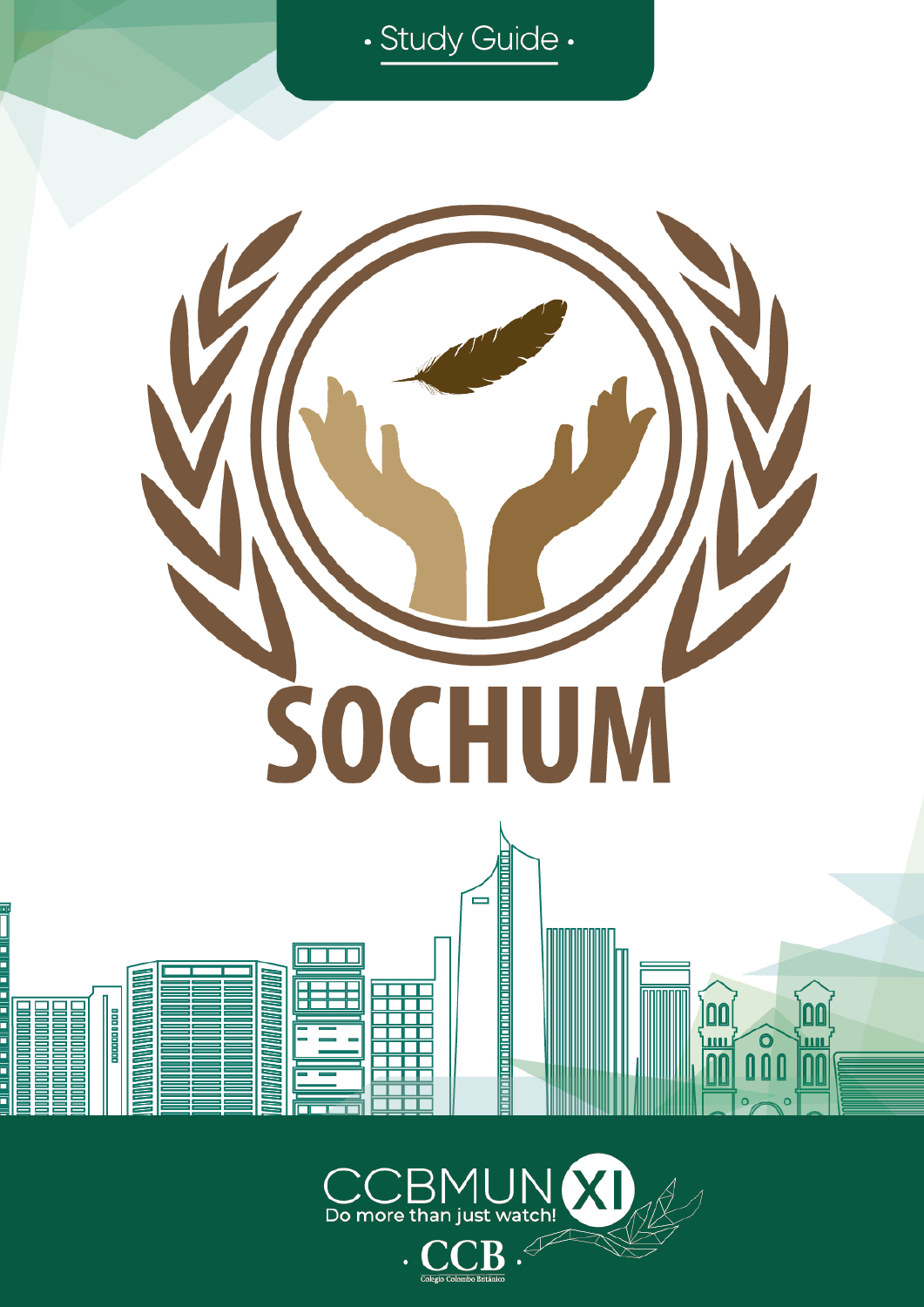## **2. Introduction to the committee**

#### **2.1 Historical background.**

The Social and Humanitarian and Cultural affairs committee (SOCHUM) was created in 1948, along with the General Assembly of the United Nations, as a response to the Universal Declaration of Human Rights. It is a main organ of the UN and, as its name indicates, it addresses mainly social and humanitarian crises and issues.

The body of the General Assembly (GA) is divided into six different committees that are in charge of eradicating the problems that make it impossible to meet the needs and basic obligations of the international community. All members of the General Assembly vote with the same title of power, giving equal status to each of the members of the United Nations, being this the main difference between the General Assembly and the Security Council.

On July 7, 1970, the regulations for the general assembly were created, and the Main Committees of the General Assembly are the following:

- 1. Disarmament and International Security Commission (First Committee);
- 2. Committee on Economic and Financial Affairs (Second Committee);
- 3. Committee on Social, Humanitarian and Cultural Affairs (Third Committee);
- 4. Special Political and Decolonization Commission (Fourth Commission);
- 5. Committee on Administrative and Budget Affairs (Fifth Committee);
- 6. Legal Commission (Sixth Committee). (UNGA Regulation, 1970).

The Committee also discusses questions related to the advancement of women, the protection of children, indigenous issues, the treatment of refugees, the promotion of fundamental freedoms through the elimination of racism and racial discrimination, and the right to self-determination. Other addressed topics are important social development questions, such as issues related to youth, family, ageing, persons with disabilities, crime prevention, criminal justice, and international drug control.

Through the years, the Committee has been a driving force behind many landmark pieces of normativity. Perhaps most notably, SOCHUM can be thanked for the recommendation of the Universal Declaration of Human Rights, which was approved by the General Assembly in December 1948. Currently, the committee is dealing with a variety of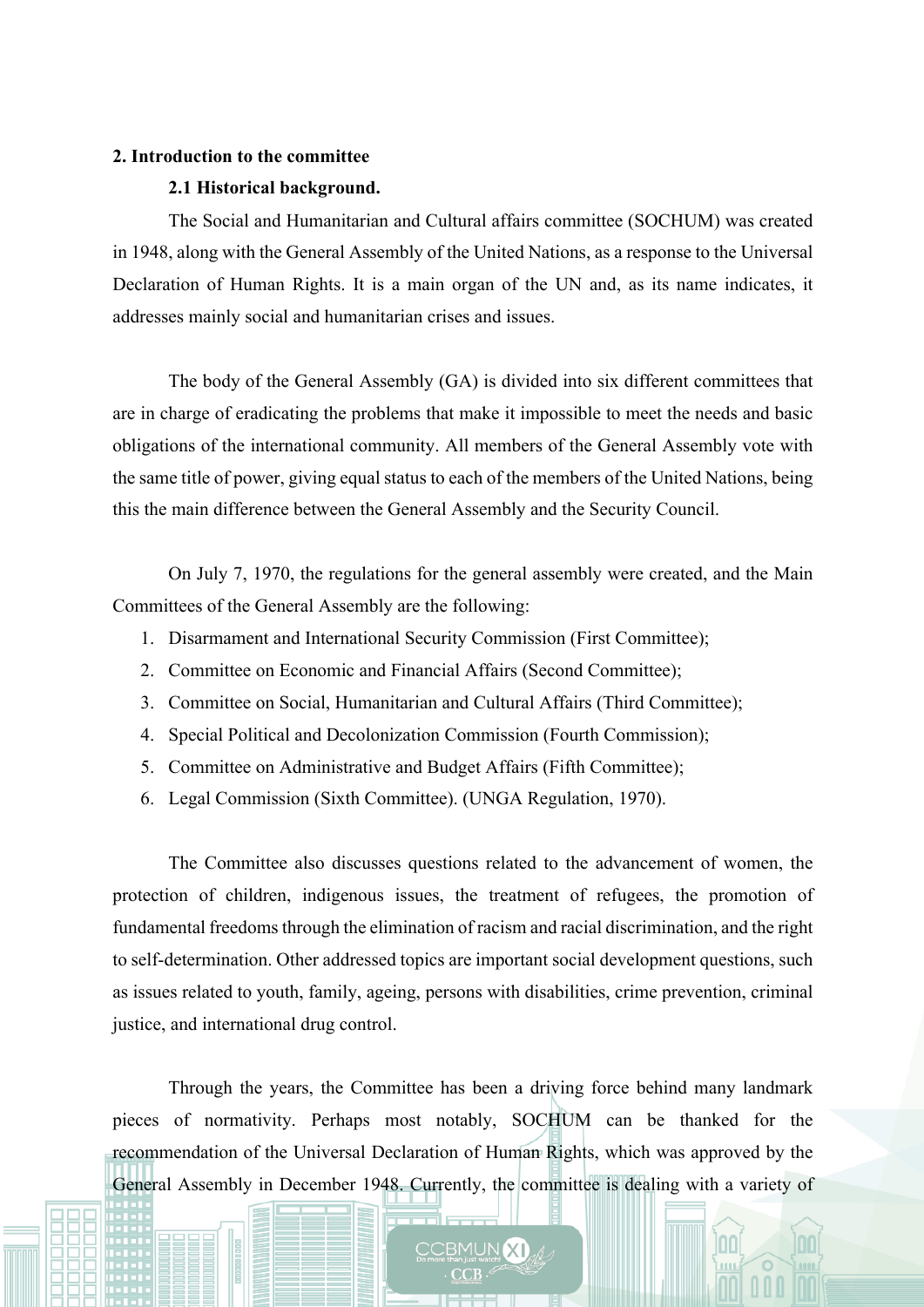questions regarding human rights, including gender, racial, and indigenous rights' violations. Although the committee also discusses the appropriate measures to overcome obstacles to social development, its focus for the past few years has been on protecting human rights and promoting fundamental freedoms. SOCHUM submitted 70 pieces of draft legislation to the GA during the 68th session; the majority of which fell under the human rights item on the agenda.

## **2.2 Powers.**

SOCHUM, like every committee in the United Nations Organization, with the exception of the Security Council, is a purely advisory and deliberative organism, which means that it does not have the power to issue resolutions or impose obligations on the states. Usually, during the sessions, the members draft resolutions and then present them at the General Assembly, where they are debated and voted on by all nations in order to become an official UN resolution.

The Third Commission cooperates with other organizations to make sure that resolutions are strong enough to guarantee their fulfilment. Many of the issues addressed in SOCHUM are based on suggestions made by the Human Rights Council, which also focuses on giving recommendations to the States on the measures they must take, according to the situation or problem they are facing.

Another commission that has a permanent link with SOCHUM is the Economic and Social Council of the United Nations (ECOSOC). Although it deals with economic issues, it is also responsible for studying social problems that concern SOCHUM in the same way. It also has a close relationship with the United Nations High Commissioner for Refugees, the Conference on Women, the World Health Organization, the United Nations Children's Fund, and the World Assembly on Ageing, among others.

Likewise, the main task of the members of SOCHUM is to convince, with valid arguments and viable solutions, other nations' representatives to be in agreement about specific outcomes. This is the most effective way to solve the different problems presented to the committee, since delegations have the power and faculties to influence the decision made by the local governments of each represented nation. Each member State is given equitable representation, which creates a democratic environment in which multilateral discussions, exchanges, and debates related to pressing global issues can be developed.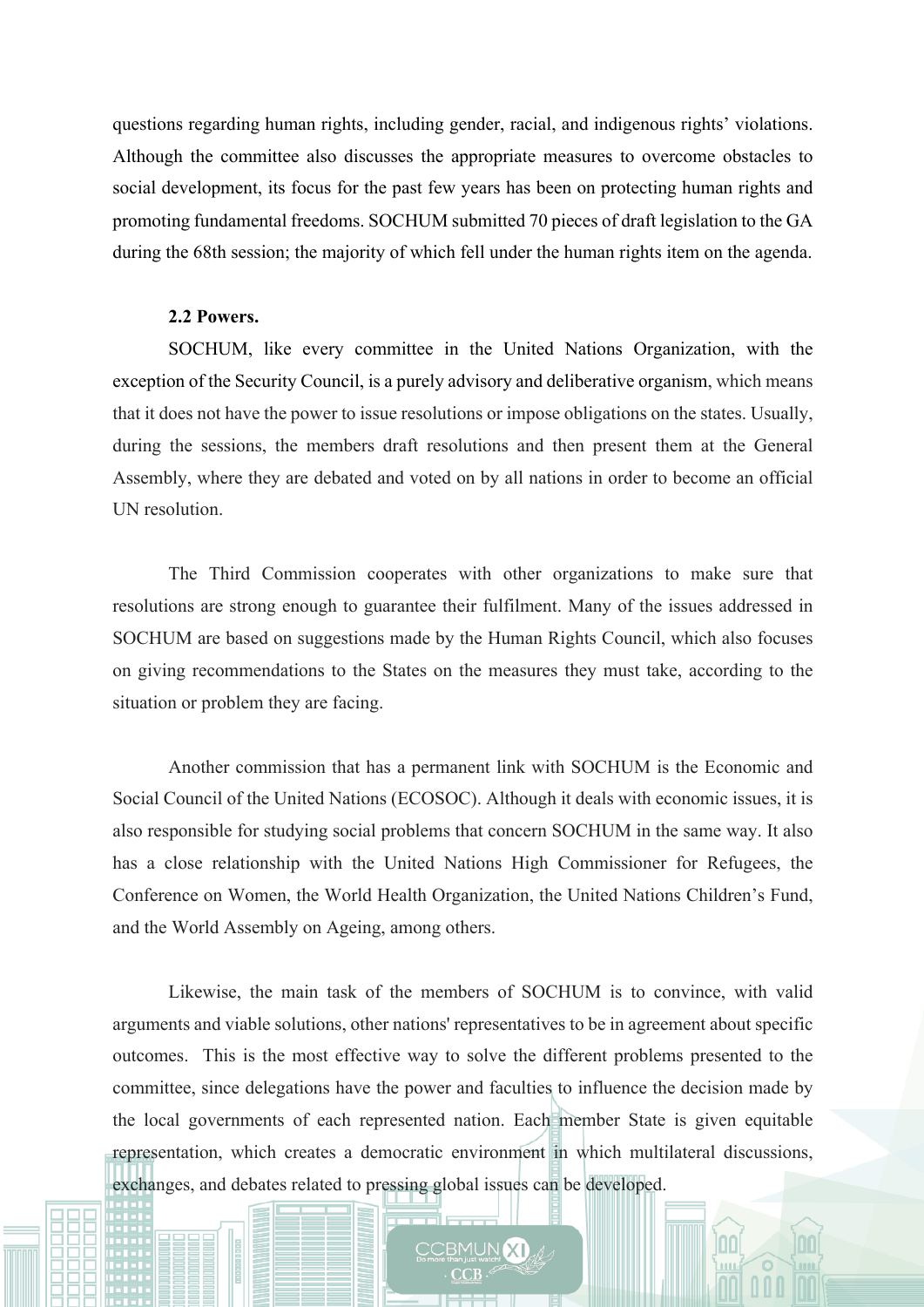# **3. Topic A: Combatting and preventing organ trafficking**

Organ trafficking is the practice of stealing or buying organs through exploitation to be sold on a black market for profit. Transplant tourism is traveling to another country for the purpose of buying, selling, or receiving organs (Broumand & Saidi, 2017; Shimazono, 2007; United Nations, 2011; United Nations, 2018).

Organ trafficking is probably one of the most covert forms of human trafficking. It is an illegal mean of meeting the shortage of transplants. The activity flourishes for several interacting reasons, such as medical needs, poverty, and crime. The global shortage of organs has fuelled the industry, which relies on poor populations for donors and wealthy foreigners for recipients.

Organ trafficking targets vulnerable populations in developing and underdeveloped countries, this often includes illiterate and impoverished persons, undocumented immigrants, prisoners, and political or economic refugees. Although it has been condemned by international bodies such as the World Health Organization (WHO) for decades, in recent years, as a consequence of the increasing ease of Internet communication and the willingness of patients in rich countries to travel and purchase organs abroad, organ trafficking and transplant tourism have grown into global problems.

Thousands of people are on organ waitlists in many developed countries, and there are a few people added every hour. Sadly, the legally available organs for transplants only satisfy about 10% of the global organ transplant need, according to United Nations Organization data. The long waitlists and grim results of waiting too long drive many people to participate in transplant tourism or organ trafficking.

According to the United Nations, illegal organ trafficking generally is not harvesting organs from willing donors going against cultural laws for the sake of philanthropy but harvesting from unwilling or uninformed donors through exploitation of impoverished, indebted, homeless, uneducated, and refugee people. There are rare instances where victims are put under anaesthesia, and then they wake up to find their organs missing, or they are even murdered for their organs. Truly, it is difficult to know exactly how many people have been victims or recipients of illegally harvested organs because of the complex nature of organ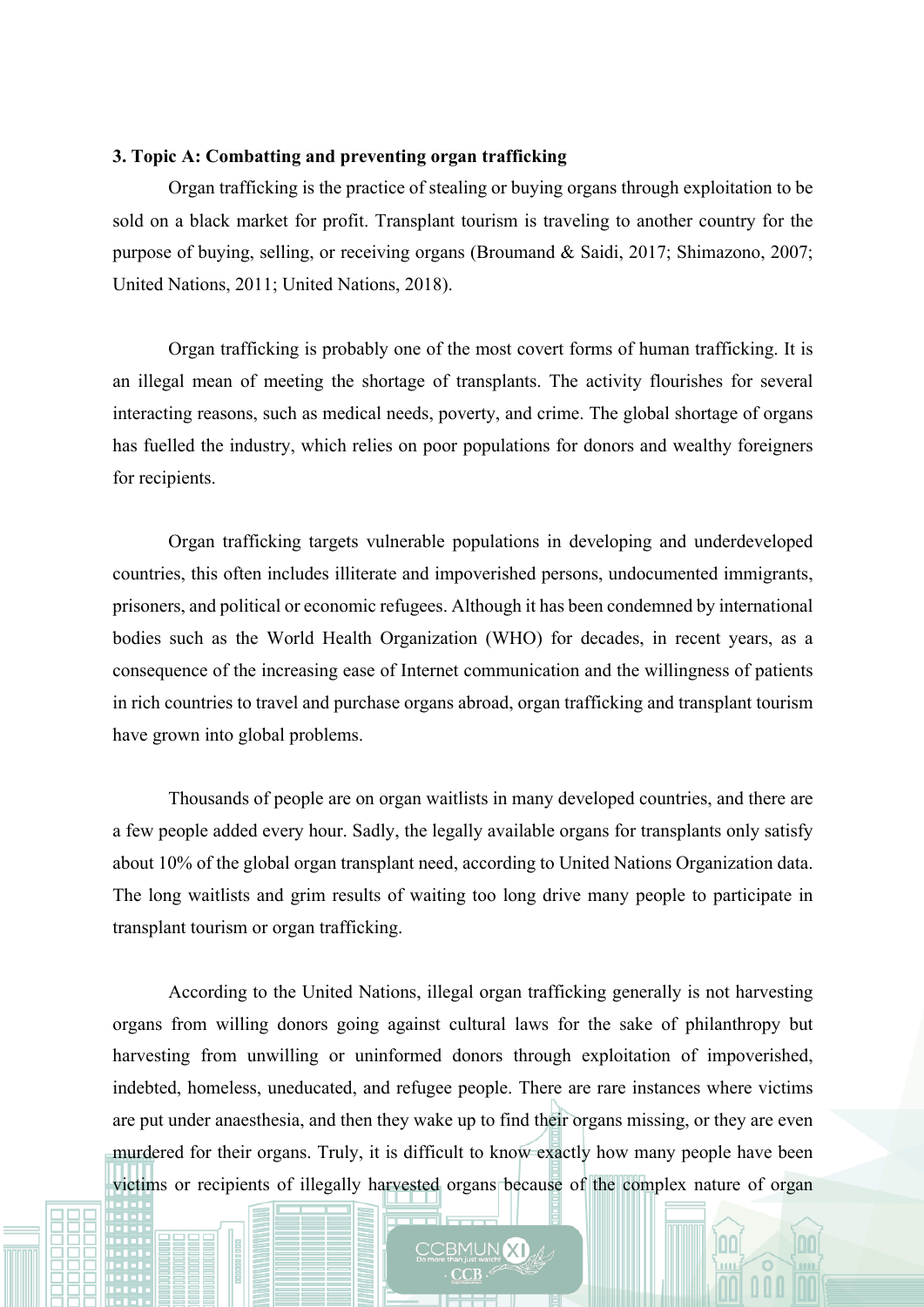trafficking, like human trafficking in general, which leads to unreliable statistics and underreporting. Still, the World Health Organization believes it to be increasing steadily.

## **3.1 Historical Background.**

Researchers experimented with organ transplantation on animals and humans since the 18th century. There were many failures over the years, but by the mid-20th century, scientists were performing successful organ transplants. Transplants of kidneys, livers, hearts, pancreas, intestines, lungs, and heart-lungs are now considered routine medical treatment.

The use of this practice, which is now considered a lucrative global illicit trade, originated in Pakistan in the 1980's, and it spread through several Asian and African countries such as Egypt, Philippines, India and China. Soon, it became a problem as it reached out into several nations. With the development of modern medicine, the increase of the global population, the increase in cardiometabolic diseases and aging populations worldwide, the demand for vital organs increased, opening a gap of opportunity for illegal business. Nowadays, it holds a critical place with transnational organized crime groups due to high demand and relatively poor law enforcement.

The first reports on commercial trade in human organs address the selling of kidneys by poverty-stricken Indian citizens to foreign patients, especially from the Middle East. It was reported that around 80 % of all kidneys that were procured for transplantation were taken to other countries. Further reports revealed that 131 patients had travelled to Bombay, along with their doctors to receive transplants with kidneys from local paid 'donors'. This phenomenon brought about some concerns on the authors, due to the post-surgery complications that the patients suffered. In 1994, the Indian Transplantation of Human Organs Act was established, outlawing the buying, and selling of human organs; despite that fact, there have been reports that say that over 300 people sold their kidneys between 1994-2000.

Even in developed countries, where it is claimed that no overt payment for organs is made, there is data that financial incentives may have influenced organ allocation: American and European transplant surgeons have solicited wealthy foreign patients to come to their transplant centres for a priority transplant during the 1980´s. Similar cases have occurred in several nations, such as Belgium and Austria, where organ transplant centres treated foreign patients over people from other centres in order to raise their income. An article published by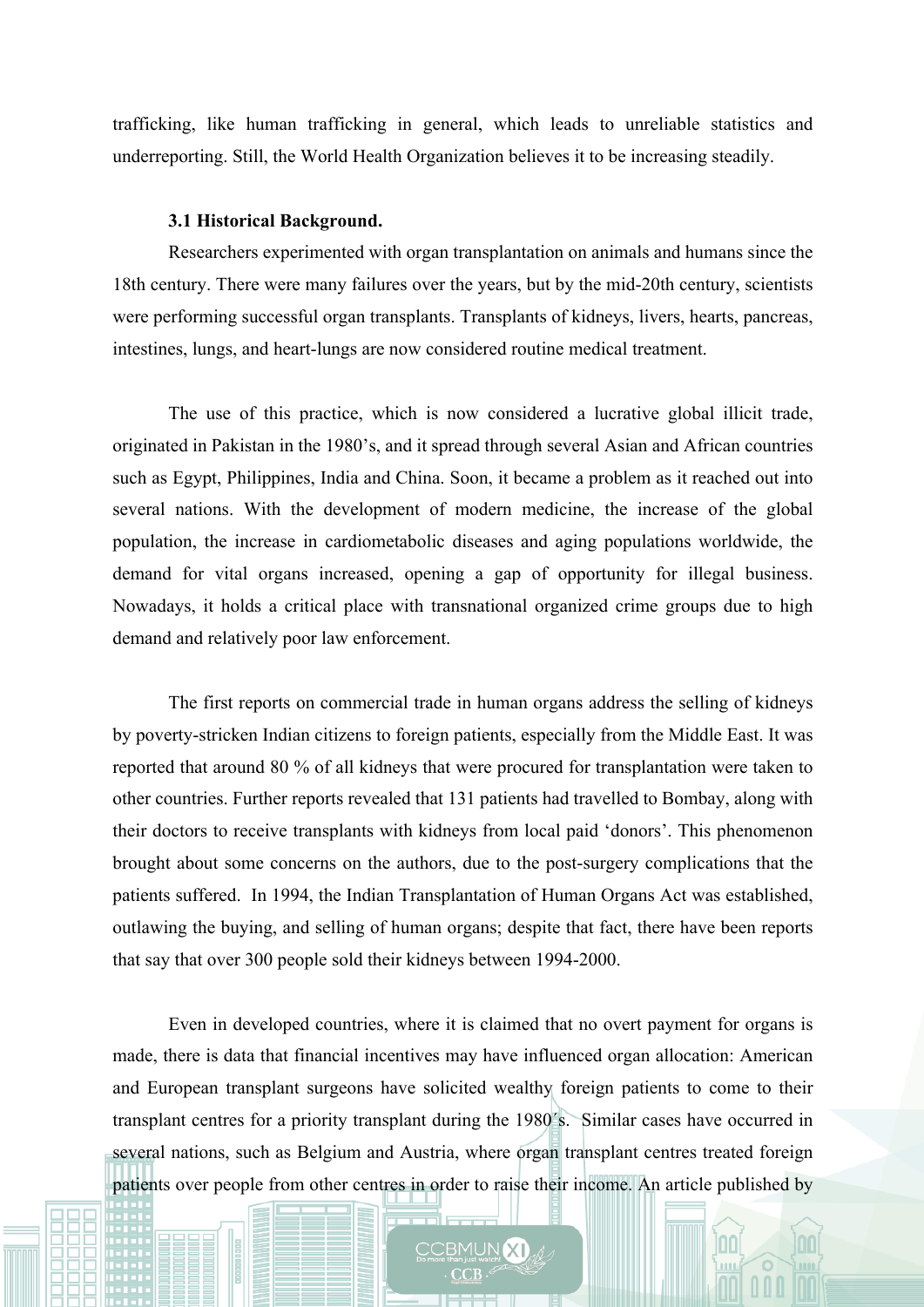the *British medical journal* established that, in the European Union, 25 Germans had travelled to obtain transplants, and 2 of them had died due to complications. They Requested a "suitable legislation to prevent such incidents". Other reports have shown similar cases happening in the United Kingdom, where the donor was promised an amount of money and entered the country as a relative visiting the patient; later, the surgeons were struck off the register by the General Medical Council. This case speeded up the passing of the UK Human Organ Transplant Act (1989), which made organ trafficking a criminal offence. In these early cases no police investigation reports are available, nor has there been any prosecution.

Further evidence of organ trafficking, especially in the Eastern European region, came out of a fact-finding mission to the Parliamentary Assembly of the Council of Europe in 2003. They exchanged views with a representative of Europol and made a report about Moldova, Ukraine, Bulgaria, Romania, Russia, and Georgia in October 2002. The report stated that trafficking in human beings (especially women and children) was already deemed a serious problem, targeting the impoverished rural population mainly. Trafficking in human beings for organ removal, though still small scale, appeared to be on the increase.

Posing unique social and ethical challenges in a rapidly globalizing world, organ trafficking has become a subject of growing attention from both scholars and policymakers. The number of patients requiring maintenance or transplant in the United States nearly doubled during the 1990s, considering that as of early 2016, 100,791 people were waiting for lifesaving kidney transplants. Yet in 2014, only 17,107 kidney transplants took place there. That year, 4,761 Americans died while waiting for a kidney transplant.

#### **3.2 Current Situation.**

When describing organ trafficking, there is often confusion as to how this crime can happen. Global Financial Integrity (GFI) estimates that 10 percent of all organ transplants including lungs, heart, and liver, implies trafficked organs. However, the most prominent organs that are traded illicitly are kidneys, with the World Health Organization (WHO) estimating that 10,000 kidneys are traded on the black market worldwide annually.

On their own, these numbers can be stark; however, when compared to average waiting times for organs in developed countries, it is easier to understand the demand being diverted to black markets. In Canada, it is estimated that the average waiting time for a kidney is 4 years,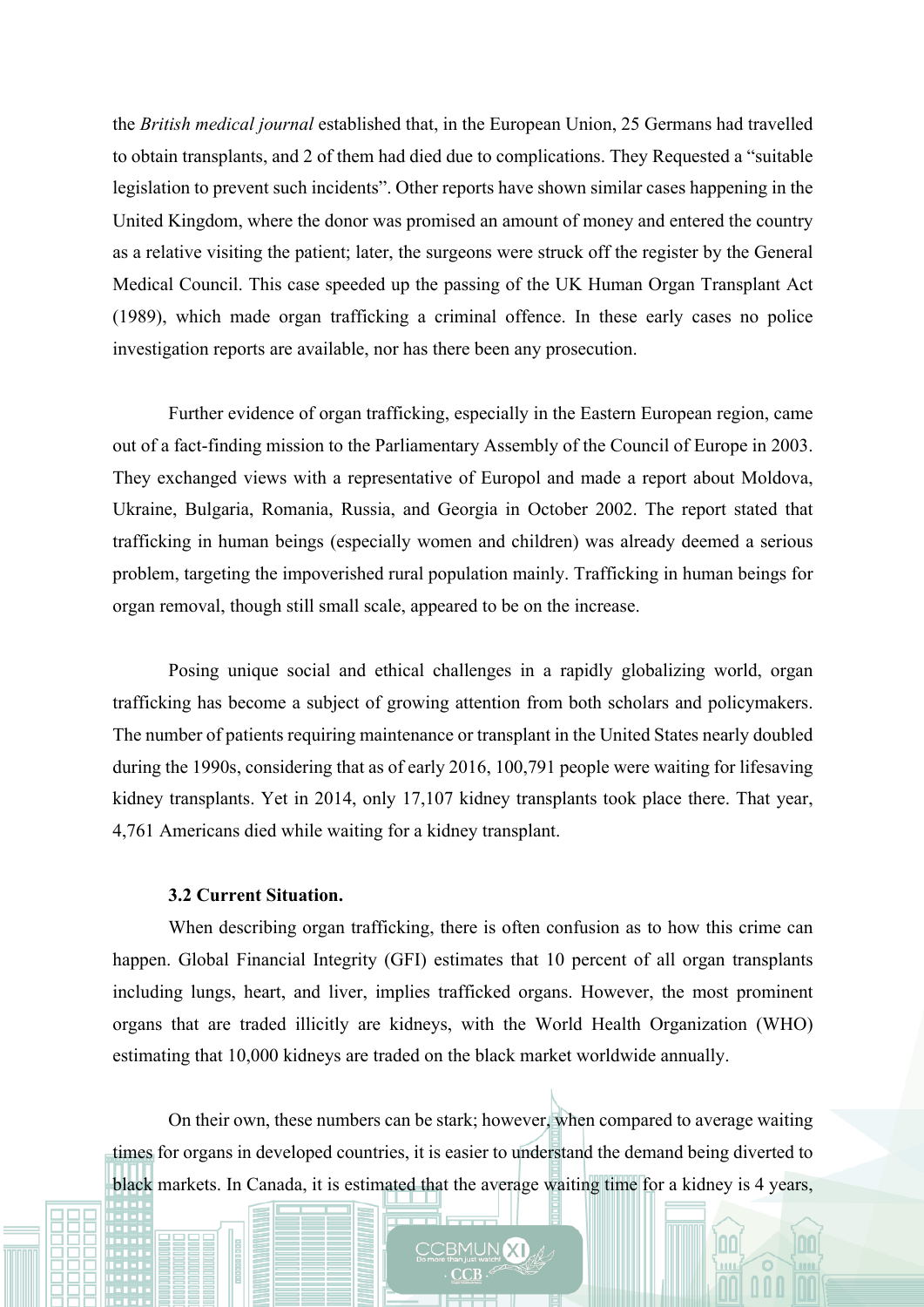with some waiting as long as 7 years. In the U.S, the average waiting time for a kidney is 3.6 years, according to the National Kidney Foundation. In the U.K., wait times average 2 to 3 years, but could be longer.

Unable to obtain an organ at home, patients from developed countries might choose to travel to developing countries, where they can buy the organ and have it transplanted. In developing countries, organ brokers lure poor, uneducated individuals into selling their organs through the promise of financial profits, and a better future. Economic need drives most organ sellers, but in some cases, actual coercion is used. It is estimated that the illegal trade of human organs generates about 1.5 billion dollars each year, from roughly 12,000 illegal transplants.

The trafficking of human beings for the purpose of organ removal has serious consequences for human security, particularly for the most vulnerable populations. For instance, in 2017, a growing number of organ trafficking cases were uncovered in Lebanon, as Syrian refugees were desperate to support themselves and their families. Since the Declaration of Istanbul on Organ Trafficking and Transplant Tourism, governments and non-governmental organizations have begun to provide rough estimates about trafficking of human beings for the purpose of organ removal (THBOR), and yet, little academic attention has been devoted to the study of such a global phenomenon.

The main problem that the governments face is that tracking and investigating organ trafficking is an impractical task, mainly because there are lots of ways in which this crime happens. What is more, as a form of human trafficking, the data and cases are hard to report and investigate; efforts are mainly focused on other illegal activities that represent a bigger threat to the national security.

Another remarkable aspect that has been proposed as a solution is to make the trade of organs legal, as it would be beneficial as an expression of individual liberty that would allow many patients to regain their health while financially benefiting low-income individuals. The main issue with this proposal is that organs are not ethically established as a commodity, and it also represents a threat to the patient and the seller as both could present a deterioration in their health after the treatment given. The often-inadequate pre-transplant evaluation and substandard medical treatment, commercial transplantations might yield poor health outcomes, and they can put patients at a higher risk of surgical complications, infections, and organ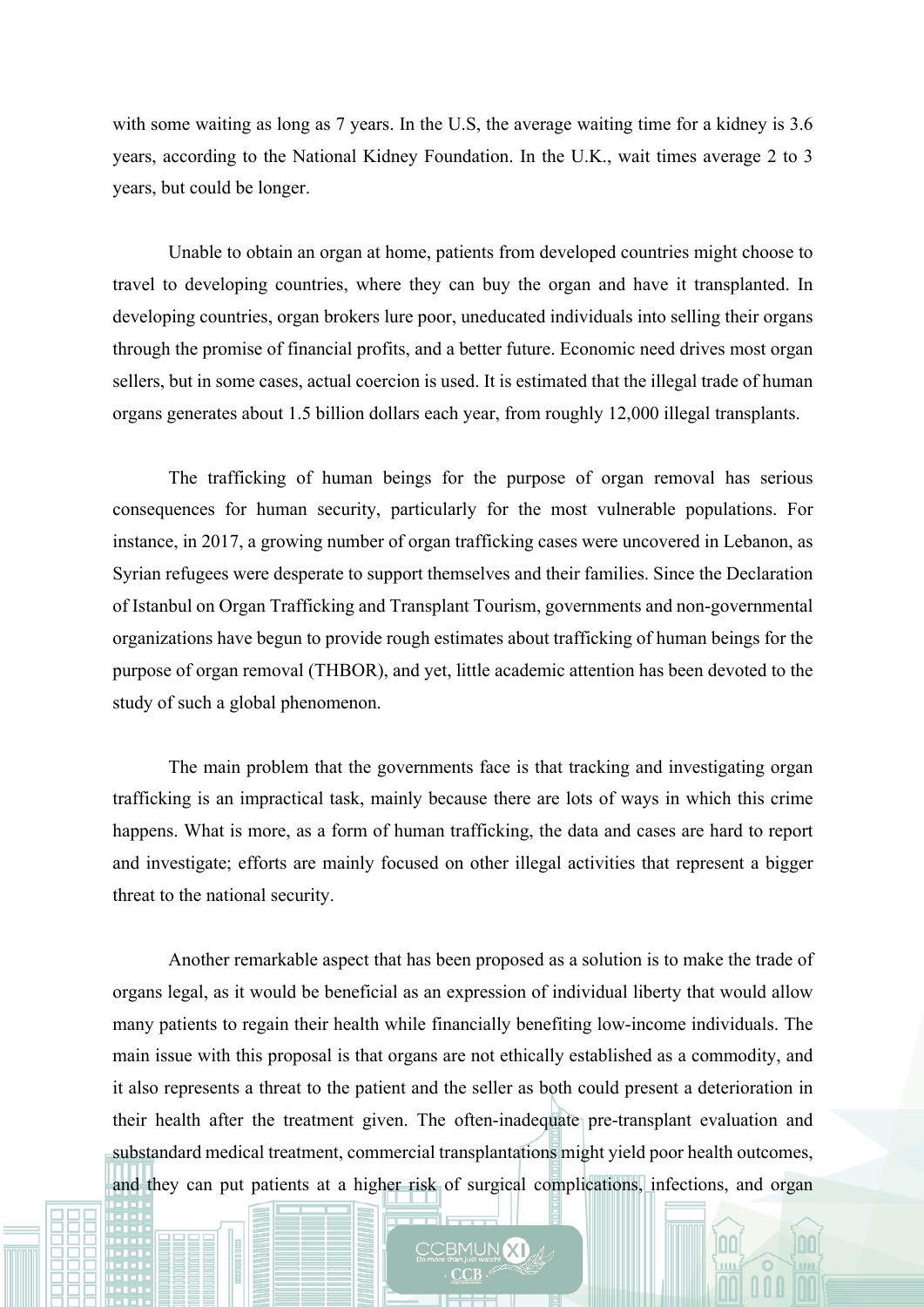rejection. Furthermore, the sellers are usually in vulnerable conditions, which are usually exploited by the mediator, and could represent a violation to human rights and lead to death.

The main focus of this committee is to create and develop new strategies, treaties, and suggestions to regulate and avoid the commercialization of human organs as a violation to the universal declaration of human rights. Previous resolutions have not been effective regarding this issue. A new approach must be sought to mitigate the negative effect on thousands of people in vulnerable conditions.

# **3.3 Previous Strategies on the Matter.**

*The Declaration of Istanbul.* To address the urgent and growing problems posed by these unethical activities, the Transplantation Society (TTS) and the International Society of Nephrology (ISN) convened a Summit Meeting in Istanbul in April 2008. They produced the Declaration of Istanbul, which has been subsequently endorsed by more than 135 national and international medical societies and governmental bodies involved in organ transplantation. It aims to provide ethical guidance for professionals and policymakers who share this goal. The Declaration thus complements efforts by professional societies, national health authorities, and inter-governmental organizations such as the World Health Organization, the United Nations, and the Council of Europe, to support the development of ethical programs for organ donation and transplantation, and to prevent organ trafficking and transplant tourism.

"Principles of the Declaration of Istanbul"

- 1. Governments should develop and implement ethically and clinically sound programs for the prevention and treatment of organ failure, consistent with meeting the overall healthcare needs of their populations.
- 2. The optimal care of organ donors and transplant recipients should be a primary goal of transplant policies and programs.
- 3. Trafficking in human organs and trafficking in persons for the purpose of organ removal should be prohibited and criminalized.
- 4. Organ donation should be a financially neutral act.
- 5. Each country or jurisdiction should develop and implement legislation and regulations to govern the recovery of organs from deceased and living donors and the practice of transplantation, consistent with international standards.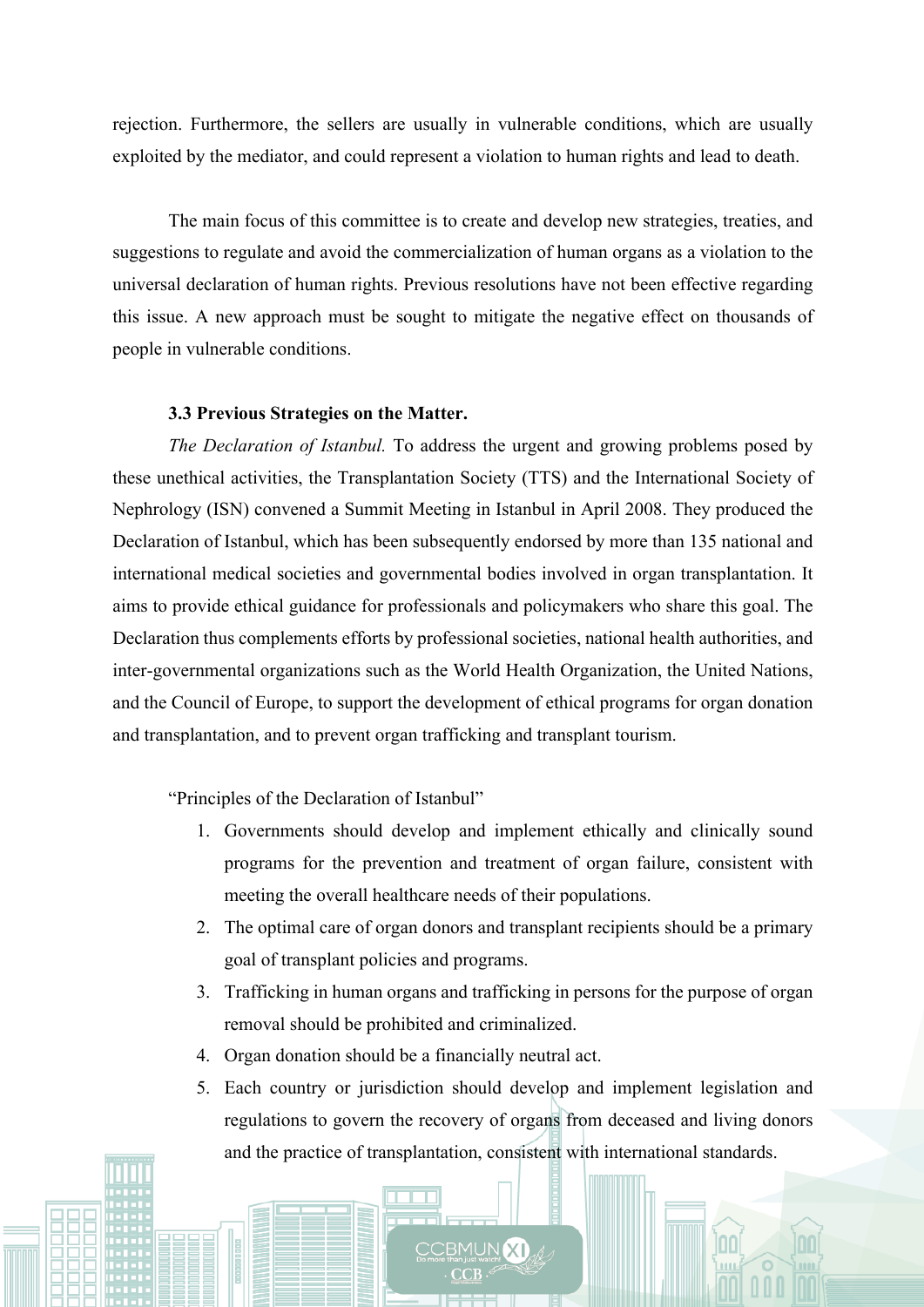6. Designated authorities in each jurisdiction should oversee and be accountable for organ donation, allocation and transplantation practices to ensure standardization, traceability, transparency, quality, safety, fairness and public trust."

"Declaration of Istanbul, 2008"

*The Protocol to Prevent, Suppress and Punish Trafficking in Persons, especially Women and Children.* It was adopted by General Assembly resolution 55/25. It started being enforced on 25 December 2003. It is the first global instrument with an agreed definition on trafficking in persons. The intention behind this definition is to facilitate convergence in national approaches with regard to the establishment of domestic criminal offences that would support efficient international cooperation in investigating and prosecuting trafficking in persons cases. An additional objective of the Protocol is to protect and assist the victims of trafficking in persons with full respect for their human rights.

*Resolution 59/156 General assembly.* "Preventing, combatting and punishing trafficking in human organs".

*Resolution 73/189 General Assembly.* Strengthening and promoting effective measures and international cooperation on organ donation and transplantation to prevent and combat trafficking in persons for the purpose of organ removal and trafficking in human organs.

## **3.4 Guiding questions.**

- **1.** Is your delegation a developing country that is suffering high rates of organ and human trafficking?
- **2.** Is your delegation currently facing organ shortage or long waiting lines for organ transplants?
- **3.** Has your country made any laws or signed any treaties against organ trafficking or transplant tourism?
- **4.** What future considerations does your country consider more effective to find a reasonable system to regulate trafficking?
- **5.** How can vulnerable populations (immigrants, women, uneducated people) be protected from organ trafficking in your country?  $\equiv$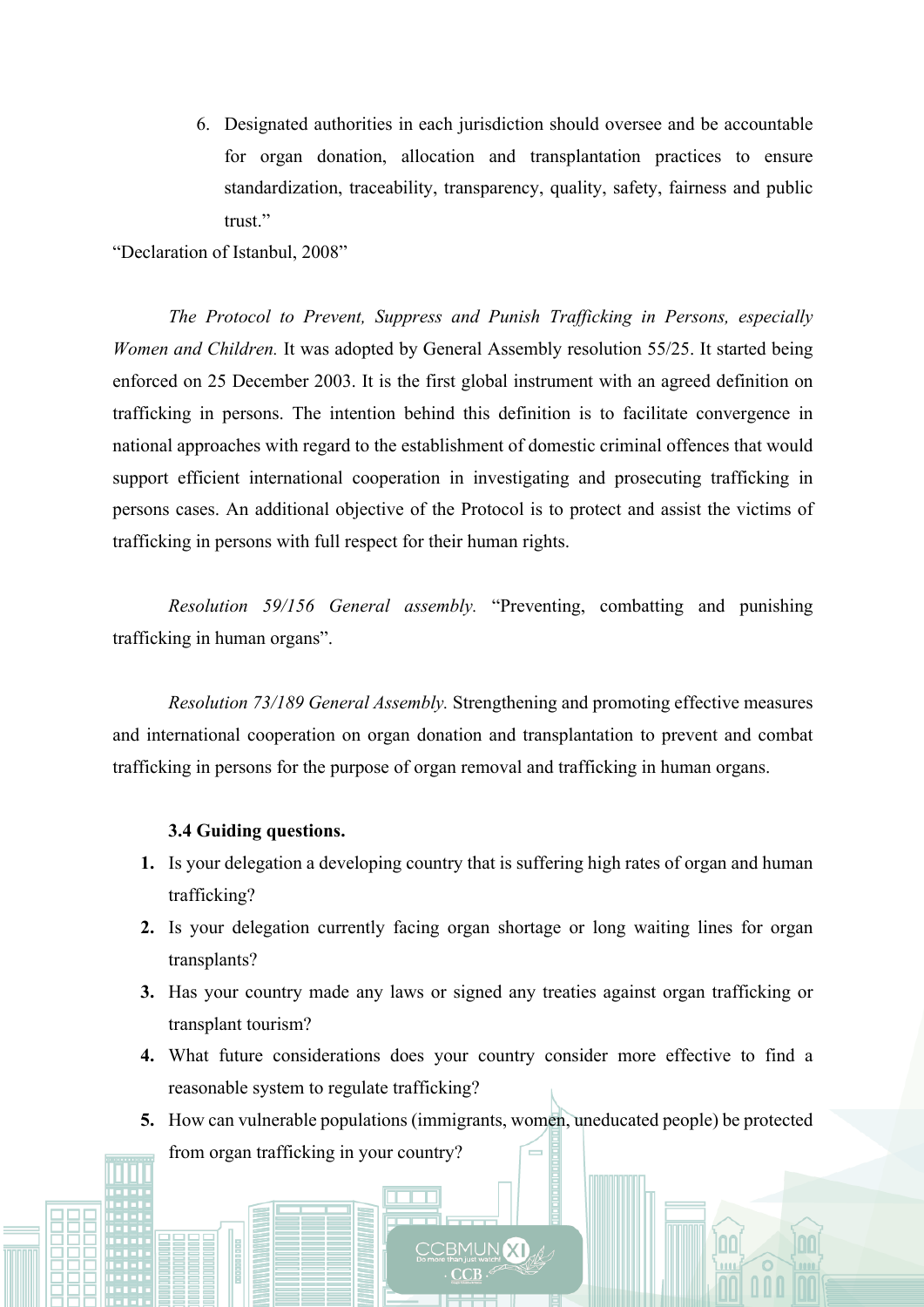# **3.5 Support links.**

- https://www.youtube.com/watch?v=JFf8SZO3e\_M&ab\_channel=BBCNews
- https://www.declarationofistanbul.org/images/documents/doi\_2008\_English.pdf
- https://www.un.org/en/ga/third/index.shtml
- https://www.unodc.org/documents/human-trafficking/Toolkit-files/08-58296\_tool\_9- 19.pdf

# **3.6 References.**

- EU report of human trafficking: https://www.europarl.europa.eu/RegData/etudes/STUD/2015/549055/EXPO\_STU(20 15)549055\_EN.pdf
- National Kidney foundation report: https://www.ajkd.org/article/S0272-6386(09)01177-9/fulltext
- Washington Post: https://www.washingtonpost.com/news/monkeycage/wp/2016/12/07/organ-traffickers-lock-up-people-to-harvest-their-kidneys-hereare-the-politics-behind-the-organ-trade/
- Paper work SOCHUM 2020: https://undocs.org/A/C.3/75/L.5
- General Assembly 59/156: https://undocs.org/en/A/RES/59/156

Declaration of Istanbul:

https://www.declarationofistanbul.org/images/documents/doi\_2018\_English.pdf Oxford Academic: https://academic.oup.com/isp/article-abstract/17/1/34/1813351

# **3.7 Glossary.**

*Organ trafficking* consists of any of the following activities:

(a) removing organs from living or deceased donors without valid consent or authorisation or in exchange for financial gain or comparable advantage to the donor and/or a third person;

(b) any transportation, manipulation, transplantation, or other use of such organs; (c) offering any undue advantage to, or requesting the same by, a healthcare professional, public official, or employee of a private sector entity to facilitate or perform such removal or use;

(d) soliciting or recruiting donors or recipients, where carried out for financial gain